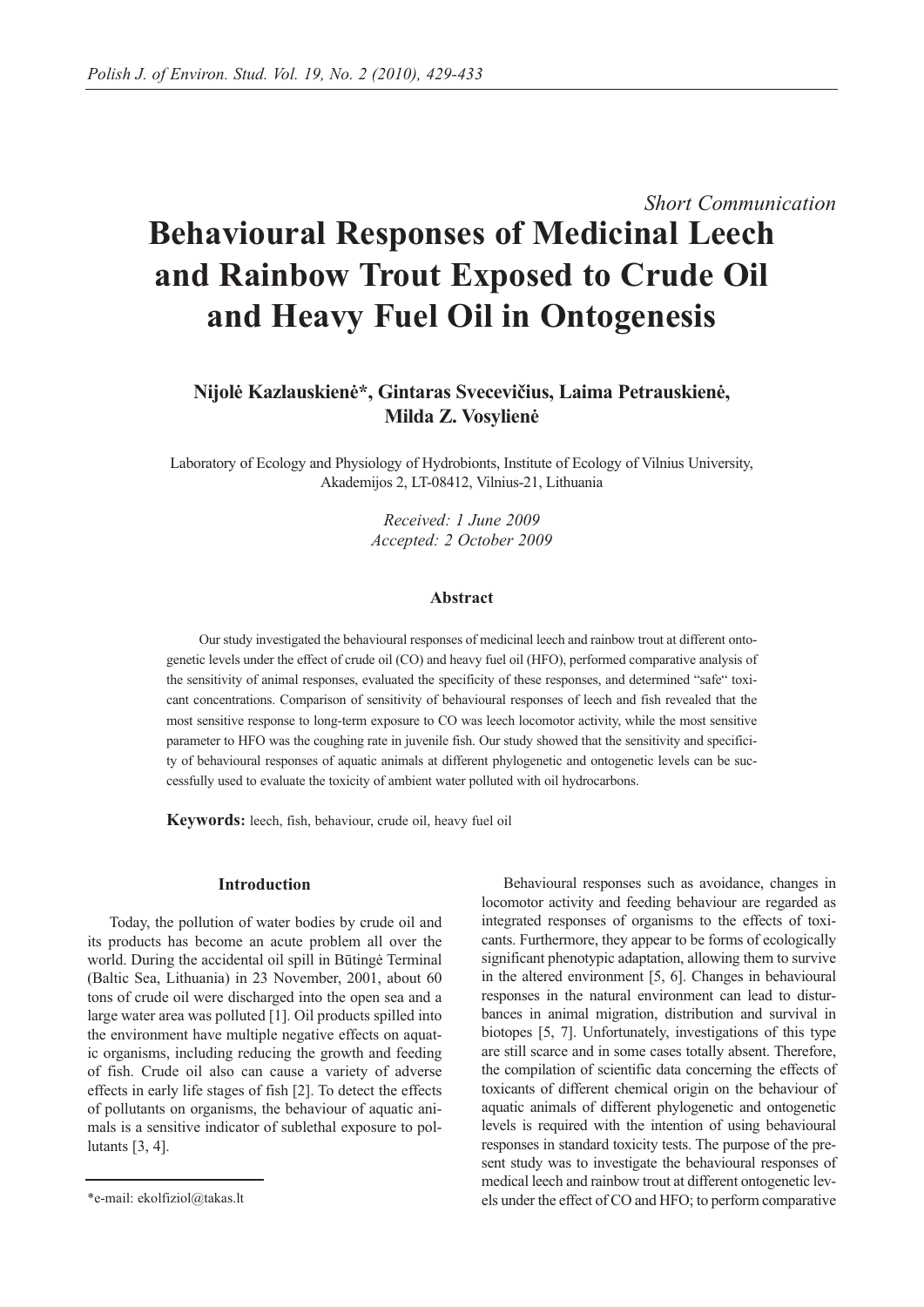analysis of sensitivity of animal responses of two different taxonomic groups; to evaluate the specificity of these responses; and to determine "safe" toxicant concentrations.

#### **Experimental Procedures**

Toxicity tests were conducted under laboratory conditions.

Medicinal leech (*Hirudo verbana*) bred under laboratory conditions were investigated. Animals were 22-24 months old with a body weight of 5-7.5 g. Test animals were exposed to toxicants for a 20-day period. Test solutions were renewed daily at 24-hour intervals. Twenty individuals were used for each toxicant concentration. Mobility (the number of moving individuals expressed as a percent from the whole amount of tested animals), avoidance responses (the percentage of individuals escaping the test water) and cluster behaviour (gathering of animals in one cluster) were evaluated during multiple momentary recordings (every 10 min.) at 2-hour observation sessions. Changes in body shape (the percentage of individuals with the narrowing of trunk and abnormal position of suckers that occur due to the permanent contractions of certain body muscles) were recorded once a day [8].

Rainbow trout (*Oncorhynchus mykiss* Walbaum) was investigated at all stages of ontogenesis. Tests on rainbow trout larvae were started immediately following hatching and continued for 20 days. Larvae were incubated in a cold and dark room at 10±1.5ºC. Tests on juvenile rainbow trout were performed in a flow-through test apparatus consisting of 6 isolated test boxes connected to one battery with exposure duration of 1 hour [9]. Bioassay testing on juvenile rainbow trout with crude oil was not conducted. The average total length of test fish was  $100 \pm 10$  mm and the total weight was  $10 \pm 2$  g (mean  $\pm$  SEM). Long-term (14-day) toxicity tests on adult fish were performed according to ISO 10229:1994 [10]. The average total length of test fish was  $148 \pm 24$  mm and the total weight was  $30 \pm 1.2$  g (mean  $\pm$ SEM).

For rainbow trout, gill ventilation frequency (counts/min.), the percentage of individuals making nests, and the percentage of individuals responding to external stimuli in larvae were recorded. The following behavioural responses of juvenile rainbow trout were investigated: the latent period of detection response (in seconds), spontaneous locomotor activity (in grades) and two types of fish behavioural-respiratory response: gill ventilation frequency and coughing rate in counts per minute [9]. Gill ventilation frequency (counts/min.) and coughing rate (counts/min.) of adult fish were measured during 3-min. periods for each test fish individually and the mean value for 14 fish was calculated.

**Crude oil and heavy fuel oil.** Crude oil (CO) obtained from Girkaliai bore in the Klaipėda region (company "Lietuvos NAFTA") and its heavy fuel oil product (HFO) were used as toxicants. Test concentrations of toxicants were chosen based on their 96-hour LC50 values derived from acute toxicity tests on fish [11, 12]. Nominal concentrations of CO and HFO are given in Table 1. Deep-well water was used for dilution. Average hardness of water was approximately 250 mg/l as  $CaCO<sub>3</sub>$ , dissolved oxygen concentration and pH were not less than 7 mg/l and 7.9-8.1, respectively. Animals were tested under semi-static conditions. Water and test solutions were renewed at 24-h intervals. Chemical analysis of dissolved oil hydrocarbons in diluted water was performed using gas chromatography [12].

Threshold-effect-concentration (TEC) was estimated for every parameter by defining the geometric mean between the lowest-observed-effect-concentration (LOEC) and no-observed-effect-concentration (NOEC) [33].

The significance of the data obtained was determined by using Student's t-test with  $P \le 0.01$ ,  $P \le 0.05$ .

### **Results and Discussion**

**Medicinal leech.** A significant avoidance response of leeches after 20-day exposure to CO was recorded at concentrations of 0.33 g/l and higher. The calculated TEC for avoidance response was 0.23 g/l. The same parameter for HFO was 0.105 g/l (Table 1). An increase in the locomotor activity of leeches after 20-day exposure to CO was recorded at a concentration of 0.08 g/l; the calculated TEC was 0.057 g/l. Two-phase changes in mobility were observed in different concentrations of fuel oil: increased locomotor activity at low concentrations and suppressed activity at higher concentrations. An increase was recorded at a concentration of 0.005 g/l; the calculated TEC was 0.003 g/l. A significant decrease in locomotor activity was recorded at HFO concentrations of 0.16 g/l and higher. The calculated TEC was 0.106 g/l. Changes in body shape and posture of leeches after exposure to CO were recorded at concentrations of 0.33 g/l and higher. The calculated TEC was 0.23 g/l. No statistically significant changes in this parameter were found in leeches exposed to fuel oil. No cluster behaviour was observed in leeches exposed to CO. In contrast, cluster behaviour was recorded at 0.005 and higher concentrations of fuel oil. The calculated TEC was 0.003 g/l (Table 1).

**Rainbow trout in ontogenesis**. A significant decrease in GVF of rainbow trout larvae after a 20-day exposure to CO was recorded at 3.46 g/l and higher concentrations. The calculated TEC amounted to 2.45 g/l. The same parameter for HFO was 0.03 g/l (Table 1). The effect of 0.87 g/l and higher concentrations of CO induced a significant decrease in the number of larvae making nests (88.4% of individuals did not make nests) and in the number of larvae responding to external stimuli (84.4% showed weak or no response to external stimuli). The calculated TEC for both of these parameters amounted to 0.61 g/l (Table 1). However, the effect of a 0.43 g/l concentration of CO induced no significant alterations in behaviour patterns (98-100% of larvae made nests and showed strong response to external stimuli). The effect of 0.09 g/l and higher concentrations of HFO induced a significant decrease in the number of larvae making nests (98.6% did not make nests) and in the number of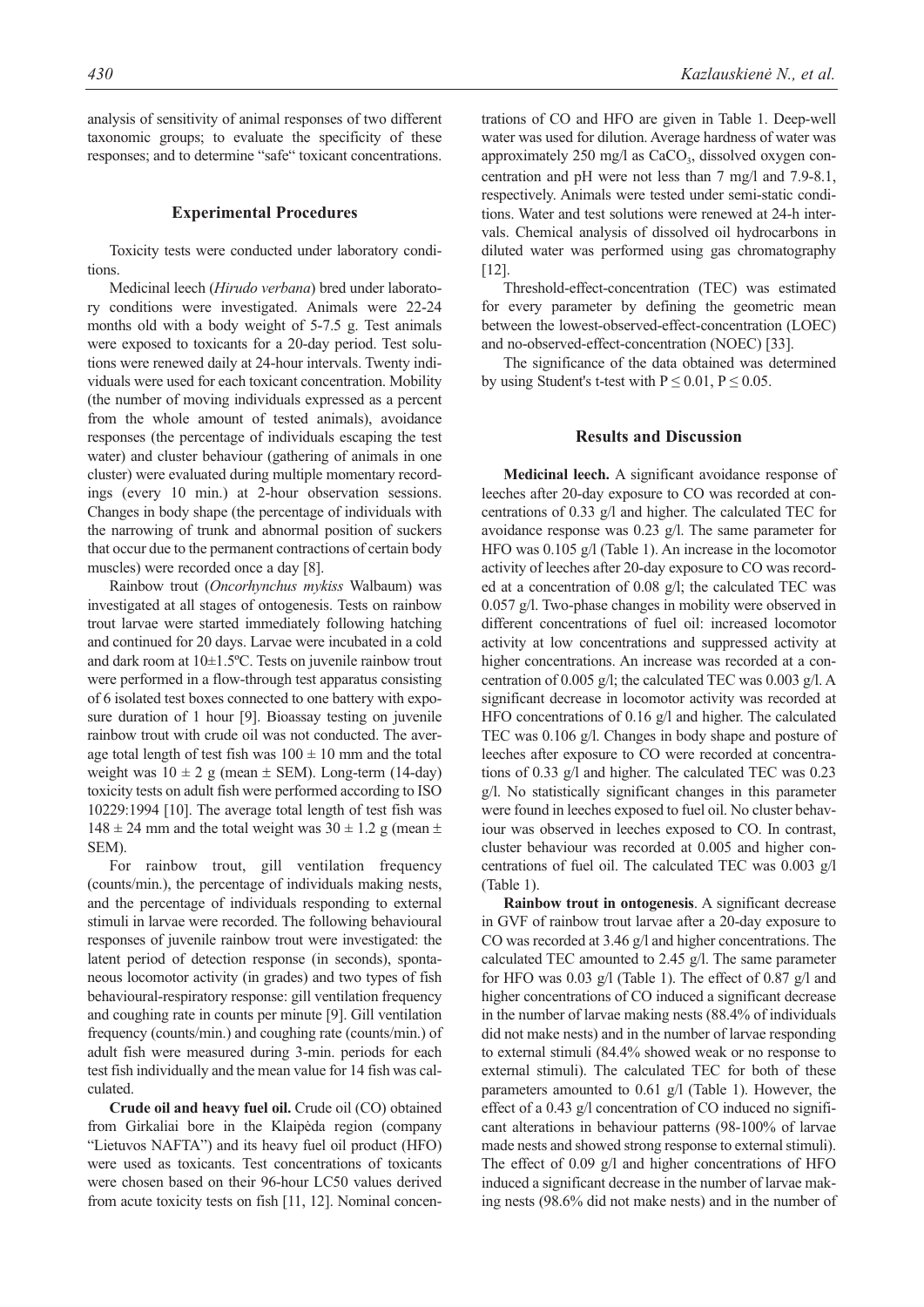| Behavioural parameters                                           | Crude oil            | Heavy fuel oil                     |
|------------------------------------------------------------------|----------------------|------------------------------------|
|                                                                  | TEC(g/l)             | TEC(g/l)                           |
| Medicinal leech (20-day exposure)                                |                      |                                    |
| Avoidance response, %                                            | 0.23                 | 0.105                              |
| Locomotor activity, %                                            | 0.057                | $0.003$ increase<br>0.106 decrease |
| Changes in body shape and posture, %                             | 0.23                 | No significant changes             |
| Cluster behaviour                                                | no cluster behaviour | 0.003                              |
| Rainbow trout larvae (20-day exposure)                           |                      |                                    |
| Gill ventilation frequency (counts/min)                          | 2.45                 | 0.03                               |
| Number of individuals (larvae) making nests, %                   | 0.61                 | 0.06                               |
| Number of individuals (larvae) responding to external stimuli, % | 0.61                 | 0.06                               |
| Rainbow trout juveniles (1-hour exposure)                        |                      |                                    |
| Latent period of detection response (sec)                        |                      | 0.007                              |
| Locomotor activity (grades)                                      |                      | 0.075                              |
| Gill ventilation frequency (counts/min)                          |                      | 0.165                              |
| Coughing rate (counts/min)                                       |                      | 0.001                              |
| Rainbow trout adults (14-day exposure)                           |                      |                                    |
| Gill ventilation frequency (counts/min)                          | 0.61                 | 0.0042                             |
| Coughing rate (counts/min)                                       | 2.45                 | 0.0042                             |

Table 1. The estimated Threshold-Effect-Concentrations (TEC) for different behavioural parameters of the medicinal leech (*Hirudo verbana*) and rainbow trout (*Oncorhynchus mykiss*) in ontogenesis (larvae, juveniles, adults) exposed to crude and heavy fuel oil.

larvae responding to external stimuli (94.4% showed weak or no response to external stimuli). The calculated TEC for both of these parameters was 0.06 g/l (Table 1). Nevertheless, the effect 0.04 g/l concentration of fuel oil induced no significant alterations in behaviour patterns (98- 100% of larvae made nests and showed a strong response to external stimuli). The coughing rate in juvenile rainbow trout increased most rapidly, followed by the latent period of detection response, locomotor activity and gill ventilation frequency. The coughing rate allowed detection of HFO at a concentration of 0.0009 g/l, whereas the latent period of detection response, locomotor activity and gill ventilation frequency occured at concentrations of 0.006 g/l,  $0.075$  g/l and  $0.18$  g/l, respectively.

A significant decrease in gill ventilation frequency of adult fish after a 14-day exposure to CO was observed at concentrations of 0.87 g/l and higher. The calculated TEC was 0.61 g/l, while for the coughing rate of fish this parameter amounted to 2.45 g/l. Both gill ventilation frequency and coughing rate of adult rainbow trout exposed to 0.006 g/l and higher concentrations of HFO were significantly elevated. The calculated TEC for both of these parameters was the same and accounted for 0.0042 g/l (Table 1).

The present study was the first step in evaluating and comparing the impact of CO and HFO on behavioural responses of aquatic animals of different phylogenetic and ontogenetic levels. According to Little et al. [13], behavioural measurements may be useful indicators of sublethal contamination of the aquatic environment and can be successfully used in biomonitoring or in the prediction of hazardous chemical impacts on natural populations.

The behavioural parameters of medicinal leeches determined in the present study showed that after a 20-day exposure to CO, the most sensitive parameter was the locomotor activity of leeches (TEC=0.057 g/l). Quite sensitive parameters were also avoidance response and changes in body shape: the estimated TEC for both of these parameters was 0.23 g/l. Under the effect of HFO, the most sensitive parameters were cluster behaviour (TEC=0.003 g/l) and an increase in locomotor activity (TEC=0.003 g/l). Accordingly, the behavioural responses of medicinal leeches appear to be sensitive indices for evaluating the toxicity of oil hydrocarbons on aquatic animals. The advantages of using medicinal leeches in other toxicity studies have already been discussed in our previous papers: the simplicity of keeping animals under laboratory conditions and unsophisticated measuring of various behavioural and physiological parameters [8, 14-16, 34].

The present study demonstrates that the behavioural responses of larvae and adult rainbow trout induced by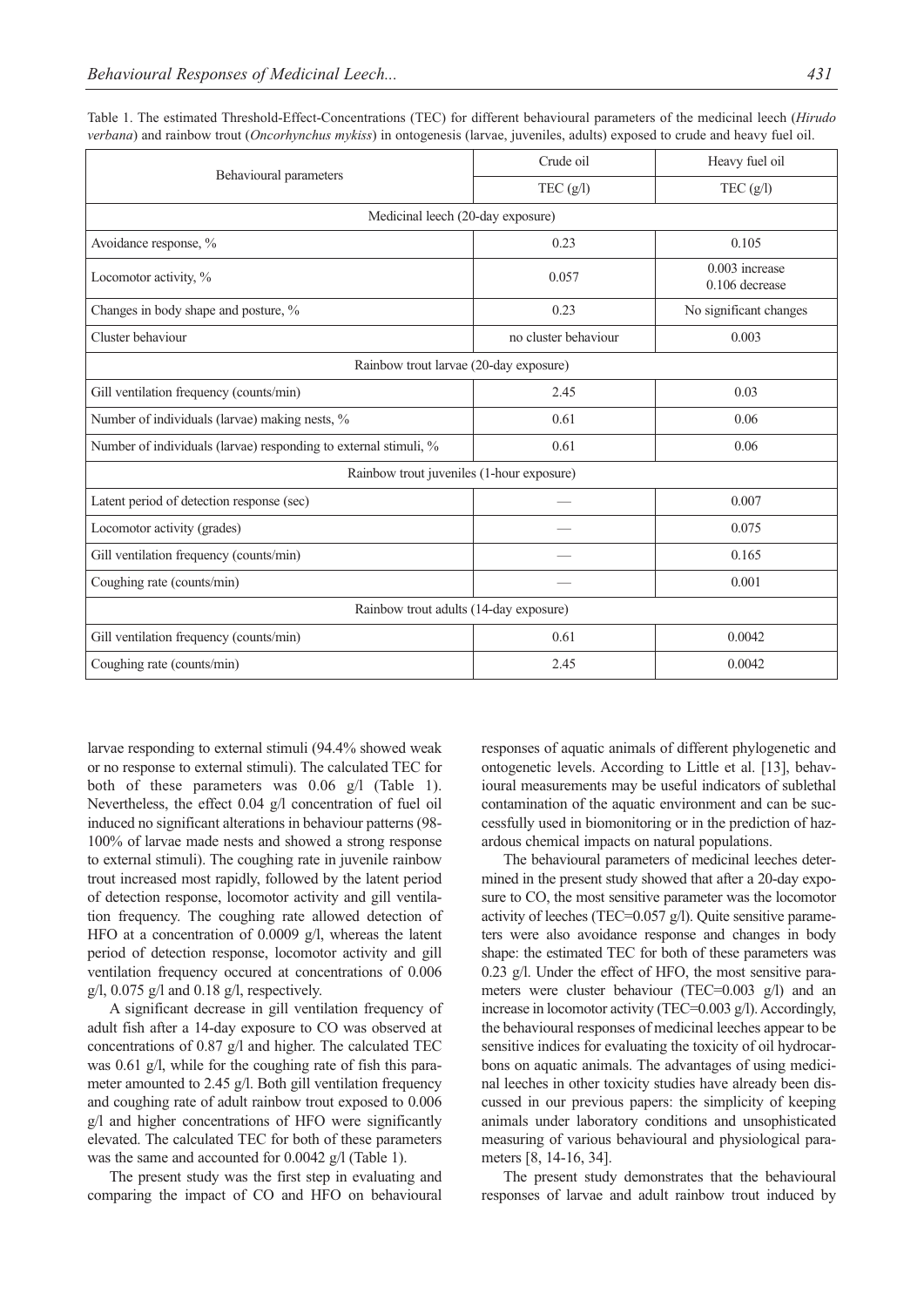treatment with CO were recorded at the same concentration of the toxicant, whereas the behavioural responses of juvenile and adult fish exposed to HFO were found to be more sensitive as compared to those of larvae (Table 1). Our previous studies showed a different sensitivity of physiological parameters of rainbow trout at different stages of development to a heavy metal model mixture, HFO and CO [2, 11, 17]. These data are in agreement with the findings of a variety of studies that have shown that fish in early life stages and other aquatic organisms are the most sensitive to pollutants [18-21]. Several authors have demonstrated that the sensitivity of aquatic organisms to toxicants varied depending on their life stages, the nature of toxicants, duration of exposure, concentrations, and different ways of entering the organism [2, 19-22, 34].

The present study demonstrated that coughing rate is the most sensitive response to the effect of HFO among fish behavioural responses, although the latent period of detection response (a specific indicator) was recorded at the same sensitivity level, allowing determination of HFO at a low concentration range of 0.005-0.01 g/l (Table 1).

All experimental data obtained for juvenile rainbow trout are similar to the results of a previous study conducted with a heavy metal model mixture [9].

The results of the present study also confirm the data on the estimated Baltic Sea water toxicity level after the oil spill in Būtingė Terminal by use of fish behavioural responses, where it was found that coughing rate is the most sensitive non-specific behavioural response most suitable for toxicity testing of seawater containing oil hydrocarbons [1]. It is evident that all rainbow trout responses studied are sensitive behavioural indicators of low sublethal oil hydrocarbon toxicity and meet the criteria as rapid bioassay tools for early warning systems for pollution as discussed by Cairns and van der Schale, and van der Schale et al. [23, 24]. Van der Schale et al. [25] considered that fish behavioural parameters (gill ventilation frequency, cough rate, ventilatory depth and movement) can be useful as standard toxicity tests for benchmark concentrations. However, the data from the present study allow us to confirm that such fish responses as coughing rate and detection response, apparently, can be used for detecting oil hydrocarbon at evidently safe, even background levels. According to Cairns et al. and Diamond et al. [26, 27], fish respiratory behaviour can be successfully used in identifying chronically safe, sublethal toxicant concentrations to fish.

A comparison of sensitivity of behavioural responses of medicinal leeches and rainbow trout revealed that the most sensitive response to long-term exposure to CO was leech locomotor activity (TEC =  $0.057$  g/l), while the most sensitive parameter to short-term exposure to HFO was found to be coughing rate in juvenile fish (TEC =  $0.001$  g/l). Behavioural responses (avoidance response, locomotor activity, cluster behaviour) of leech were less sensitive (TEC ranged from 0.105 to 0.003 g/l). According to Woltering and Viljoen [28, 29], the sensitivity of organisms to pollutants varies among assorted species, populations and life stages. Currently, multispecies Freshwater Biomonitor Systems have been proposed and used to assess

behavioural responses of aquatic organisms to environmental pollutants or municipal wastewater [30-32].

Our studies on sensitivity and specificity of behavioural responses at different phylogenetic and ontogenetic levels of aquatic animals (leeches and fish) can be successfully used to evaluate the toxicity of ambient water polluted with oil hydrocarbons.

#### **References**

- 1. SVECEVIČIUS G. Estimation of the Baltic Sea Water Toxicity Level after Oil Spill in Būtingė Terminal in 2001 by Use of Fish Behavioral Bioassay. In: USA – Baltic International Symposium "Advances in Marine Environmental Research, Monitoring & Technologies" Abstracts. Klaipėda, Lithuania. 138, **2004**.
- 2. KAZLAUSKIENĖ N., VOSYLIENĖ M.Z., RATKELYTĖ E. The comparative study of the overal effect of crude oil on fish in early stages of development. In: Hlavinek P., Bonacci O., Marsalek J. Mahrikova I. (Eds) Dangerous Pollutants (Xenobiotics) in Urban Water Cycle. Springer. 307, **2008**.
- 3. KANE A.S., SALIERNO J.D., BREWER S.K. Fish models in behavioral toxicology: Automated techniques, updates and perspectives. In: Ostrander G.K. (Ed.) Methods in Aquatic Toxicology. Volume 2. Lewis Publishers, Boca Raton, FL. 559, **2005**.
- 4. SCHERER E. Behavioural responses as indicators of environmental alterations: Approaches, results, developments. J. Appl. Ichthyol. **8**, 122, **1992**.
- 5. FLEROV B.A. Ekologo-fiziologicheskije aspekty toksikologii presnovodnych zhyvotnych [Ecological and physiological aspects of toxicology of aquatic animals]. Nauka, Leningrad. pp. 141, **1988** [In Russian].
- 6. RAND G.M. Behavior. In: Fundamentals of Aquatic Toxicology, Ed., Rand G.M. and Petrocelli S.R. Hemisphere Publishing Corporation. New York, Washington, Philadelphia, London. 221, **1985**.
- 7. HANSEN J.A., WOODWARD D.F., LITTLE E.E., DELONAY A.J., BERGMAN H.L. Behavioral avoidance: A possible mechanism for explaining abundance and distribution of trout species in a metals impacted river. Environ. Toxicol. Chem. **18**, 313, **1999**.
- PETRAUSKIENĖ L. Changes in Behavioural and Physiological Indices of the Medicinal Leech Exposed to Crude Oil. Ekologija. **2**, 1, **2005**.
- 9. SVECEVIČIUS G. Behavioral Responses of Rainbow Trout *Oncorhynchus mykiss* to Sublethal Toxicity of a Model Mixture of Heavy Metals. Bull. Environ. Contam. Toxicol. **74**, (5), 845, **2005**.
- 10. ISO 10229:1994. Water quality Determination of the prolonged toxicity of substances to a freshwater fish – method for evaluation the effects of substances on the growth rate of rainbow trout [*Oncorhynchus mykiss* Walbaum (Teleostei, Salmonidae)].
- 11. KAZLAUSKIENĖ N., SVECEVIČIUS G., VOSYLIENĖ M.Z., MARČIULIONIENĖ D., MONTVYDIENĖ D. Comparative Study of Higher Plants and Fish to Heavy Fuel Oil. Environ. Toxicol. **19**, 449, **2004**.
- 12. VOSYLIENĖ M.Z., KAZLAUSKIENĖ N., JOKŠAS K. Toxic effects of crude oil combined with oil cleaner Simple Green on yolk-sac larvae and adult rainbow trout *Oncorhynchus mykiss*. Environ. Sc. Pollut. Res. **12**, (3), 136, **2005**.